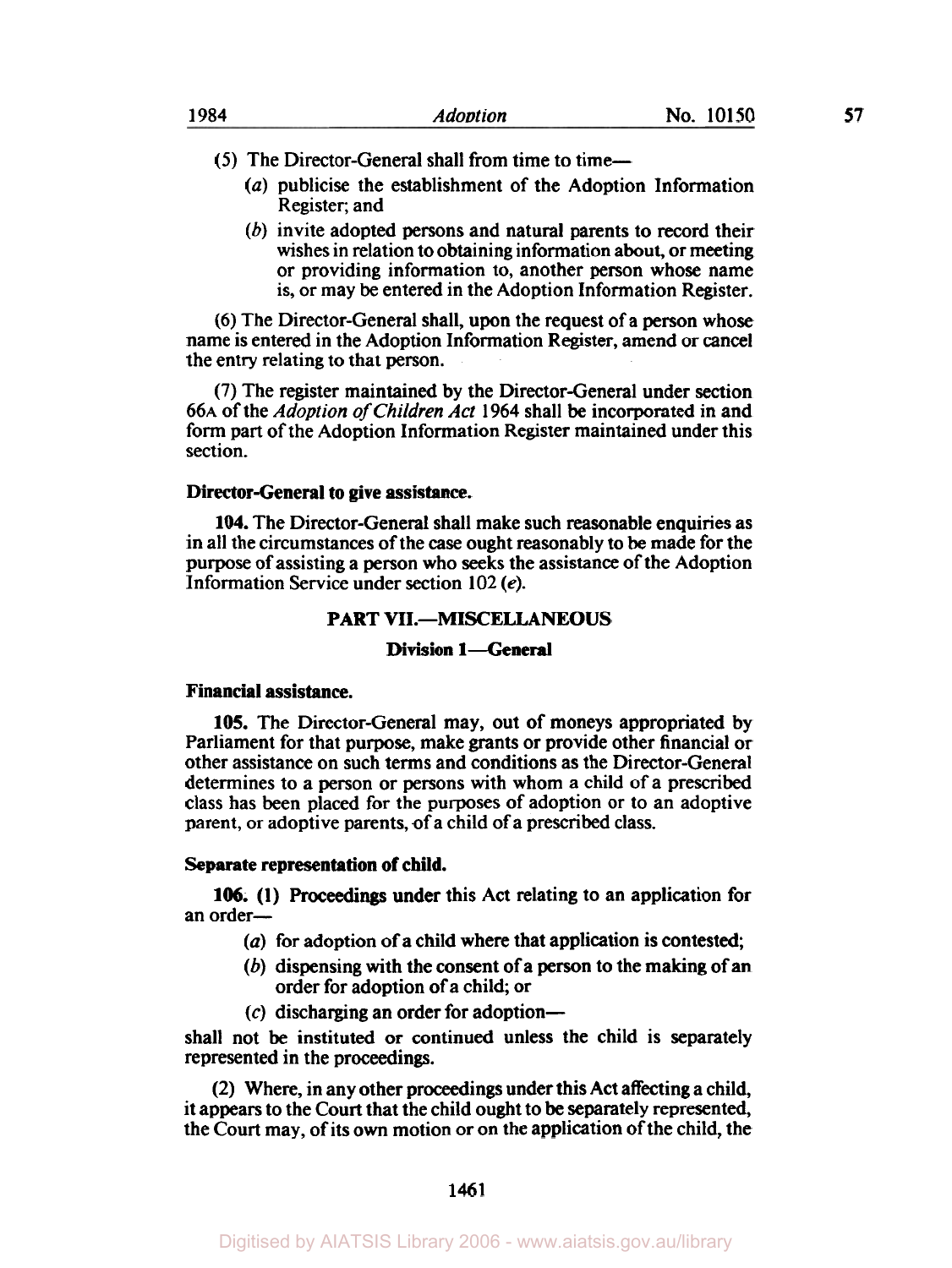| 58 | 1984 | <b>Adoption</b> | No. 10150 |
|----|------|-----------------|-----------|
|    |      |                 |           |

Director-General, the principal officer of an approved agency or of any other organization concerned with the welfare of children or of any other person, order that the child be separately represented and the Court may make such other orders as it thinks necessary for the purpose of securing that separate representation.

## **Hearings to be in camera.**

**No 7147. S. 60.** 

**107. (1)** An application under this Act shall not be heard in open court and persons who are not parties to the proceedings or their counsel, solicitors or representatives shall, except as otherwise directed by the Court, **be** excluded during the hearing of such an application.

(2) The Court may, at the hearing of an application under this  $Act-$ 

- $(a)$  order a child to leave the room or other place in which the Court is hearing the application at any time during the hearing if it is of opinion that such a direction should be given in the interests of the child; and
- *(b)* order any person to leave the room or other place during the examination of a witness.

## **Director-General may appear at hearings.**

**108.** The Director-General, or a person appointed for the purpose by the Director-General, may appear at the hearing of the proceedings on any application for an adoption order, and may address the Court, and call, examine and cross-examine witnesses. **No. 7147. S. a.** 

## *Costs.*

**109.** In proceedings under this Act, the Court shall not make orders as to costs or security for costs unless the Court is satisfied that special circumstances exist which make it desirable **so** to do. **No. 7147. S. 64.** 

## **Judicial notice of signatures.**

**110.** In proceedings under this Act, judicial notice shall be taken of the signature of a person who holds or has held, or is acting or has acted in, the office of the Director-General, or the corresponding office in another State or in a Territory or of any delegate of such a person, appearing on a document and of the fact that at the time the document was signed by the person, the person held, or was acting in, that office. **No. 7147. S 6s.** 

# **Certified copies, &c., of adoption orders to be evidence.**

No. 7147, s. 66 **111.** In any proceedings in any Court or before a justice or justices-

(a) a certified copy of an adoption order made by any Court (whether in Victoria or elsewhere) or a certified extract giving particulars of any such order and purporting to **be** signed by the proper officer of the Court which made the order; or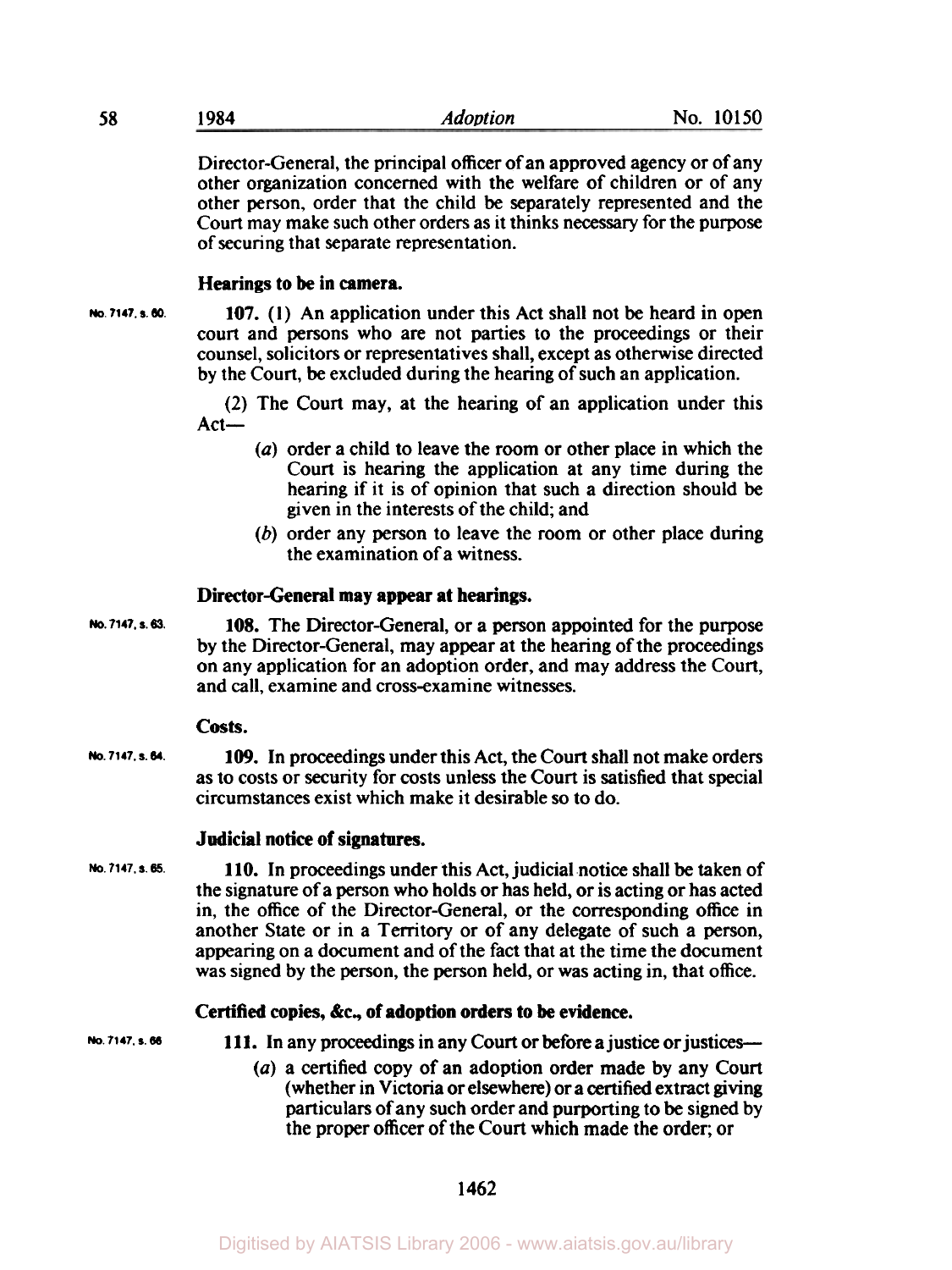(b) a certified copy of an entry in any public official record of the adoption of children (whether kept in Victoria or elsewhere) or a certificate or extract giving particulars of any such entry and purporting to be signed by the person having the custody of such record—

shall be *prima facie* evidence of the making of the order and of the facts stated therein.

# **Fees for assessment of applicants for adoption of child outside Australia.**

**112. (1)** Where an application is made by a person or persons to the Director-General or the principal officer of an approved agency for a report relating to the suitability of the applicant or applicants as a person or persons-

*(a)* to adopt a non-citizen child; or

(b) to adopt a child in a place outside Australia-

(whether or not the child is identified) the Director-General or principal officer may, in the discretion of the Director-General or principal officer, make the report and require payment by the applicant or applicants of a fee not exceeding the amount prescribed for the purposes of this section in relation to applications of that class.

(2) Where a fee has been paid under sub-section **(1)** and, before the report is made, the applicant or applicants give notice in writing to the Director-General or principal officer that the applicant or applicants is not, or are not, proceeding with a proposal to adopt a non-citizen child or a child in a place outside Australia, the Director-General or principal officer may, in the discretion of the Director-General or principal officer, refund the whole or a part of the fee to the applicant or applicants.

## **Waiver of fees.**

**113.** The Director-General or the principal officer of an approved agency may waive or reduce, in a particular case or classes of cases, fees that would otherwise be payable pursuant to this Act to the Director-General or the principal officer, as the case may be.

## **Government Statist to give notices concerning Aboriginal children.**

**114. (1)** Where a memorandum was sent to the Government Statist under section 70 (2) in relation to the adoption of a child, the Government Statist shall, on or within the period of 28 days after the adopted child attains the age of twelve years, give notice in writing-

- *(a)* to the Aboriginal agency (if any) named in the memorandum **or,** where it has ceased to exist, to such other agency (if any) as is prescribed for the purposes of this section; and
- $(b)$  to the Director-General--

stating that the adopted child has attained the age of twelve years.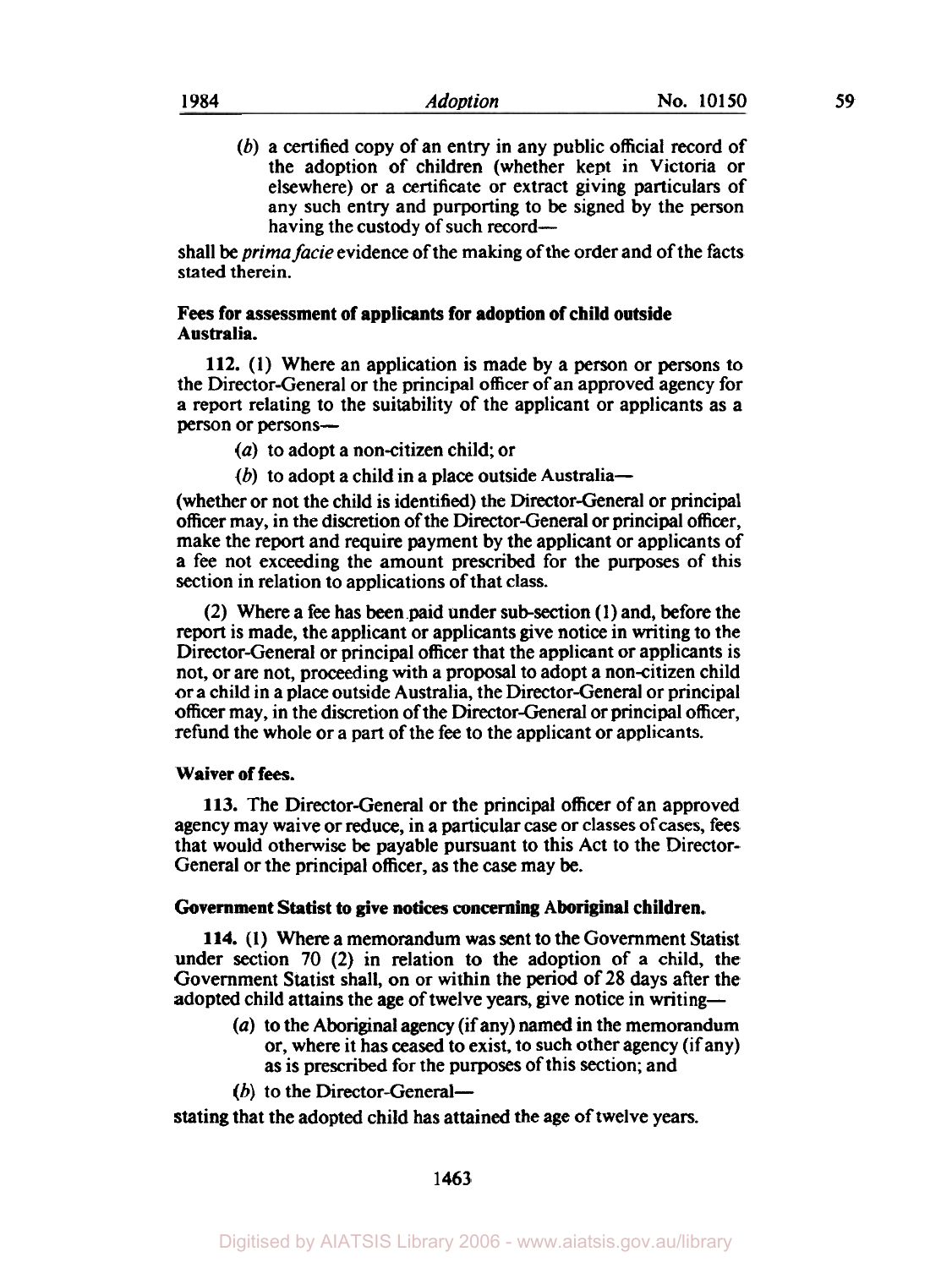(2) Where the Director-General receives a notice under sub-section **(l),** the Director-General shall take reasonable steps to ensure that notice is given-

- *(a)* to the adopted child; and
- *(b)* to the adoptive parents of the adopted child or, where they cannot be found, to some other person in whose care the child is for the time being-

to the effect that the adopted child may be entitled to certain rights and privileges that exist for the benefit of the child.

#### **Arrangements for adoption of children outside Australia.**

**115. (I)** Arrangements for or towards or with a view to the adoption in a country outside Australia of a child present in Victoria may be made by or on behalf of the Director-General or by or on behalf of an approved agency.

(2) The Director-General or an approved agency shall not make arrangements under subsection **(1)** except with a prescribed person or prescribed organization or a person or organization included in a prescribed class of persons or organizations, being a person or organization resident in a country outside Australia that makes arrangements for the adoption of children.

 $(3)$  Where-

- *(a)* the Director-General or the principal officer of an approved agency is the guardian of a child in respect of whom arrangements are being made under this section; and
- (b) under those arrangements, another person will become the guardian of the child upon renunciation of guardianship by the Director-General or principal officer-

the Director-General or principal officer may renounce guardianship of the child.

# **Division 2-Offences**

#### **Territorial application of Part.**

**116.** This Part does not apply in respect of acts occurring outside Victoria, but, unless otherwise expressly provided, does apply in respect of acts done in Victoria in relation to adoption of children in, or children adopted in, any other State or a Territory or a country outside the Commonwealth and the Territories. **No. 7147. S. 44.** 

#### **Taking away, &c., adopted child by natural parent.**

**117.** Any person who was the father or mother or a guardian of a child but is not, by reason of an adoption of the child, to be treated in law as the father or mother or a guardian of the child who takes, leads, entices, or decoys the child away or detains the child, with intent to **No. 7147. S. 45.**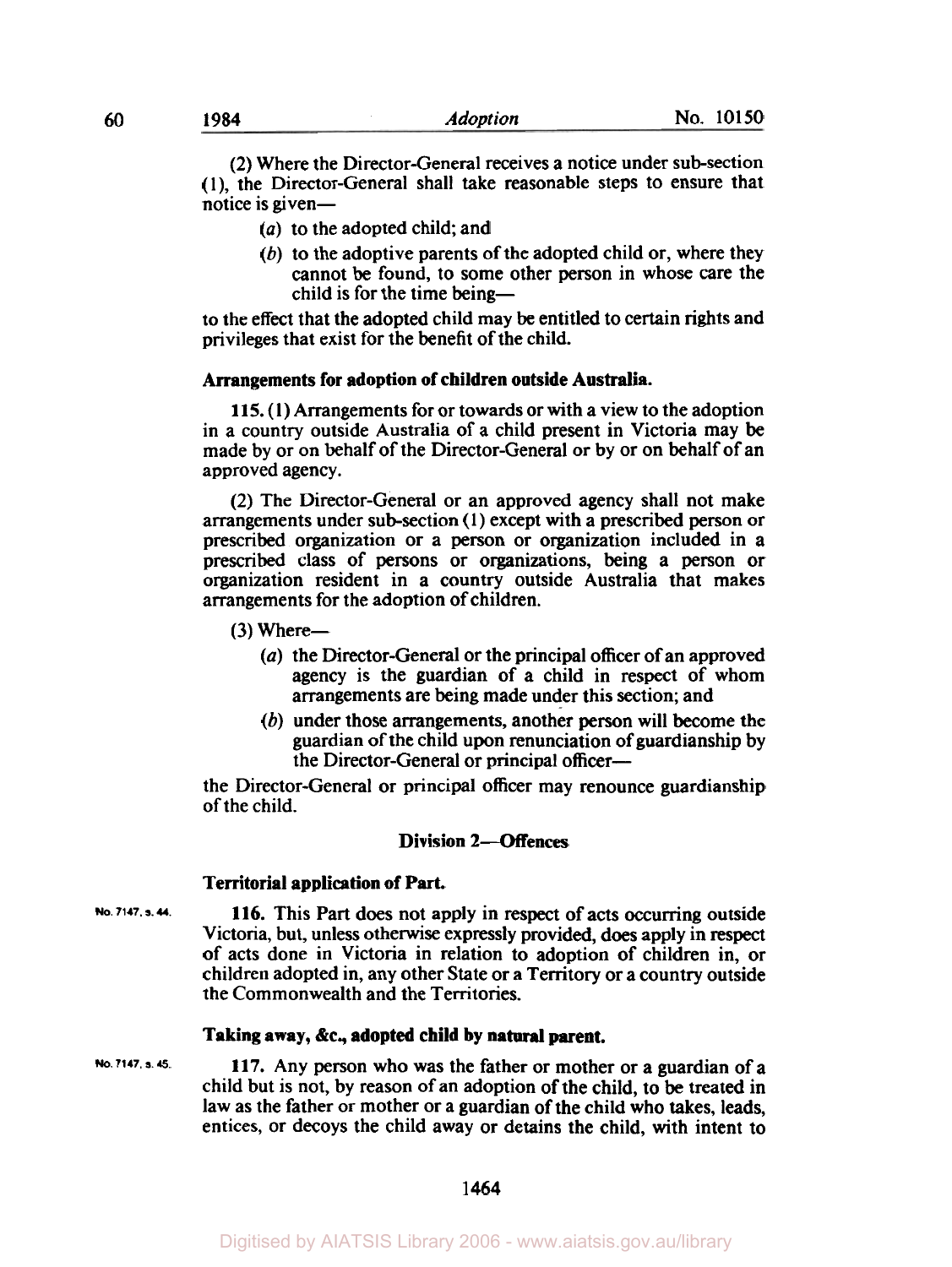| 1984 | <i><b>Adoption</b></i> | 10150<br>No. |  |
|------|------------------------|--------------|--|
|      |                        |              |  |

deprive the adoptive parent or adoptive parents of the child shall be guilty of an offence.

### **Harbouring child taken from adoptive parents.**

118. Any person who receives or harbours a child on behalf of a person who, to his knowledge has taken, led enticed or decoyed the child away, or is detaining the child, in contravention of section I **17,**  shall be guilty of an offence. **No. 7147. s.43.** 

## **Payments in consideration of adoptions, &c.**

**119. (1)** Subject to this section, any person who (whether before or after the birth of the child concerned) makes, gives or receives, or agrees to make, give or receive, a payment or reward for or in consideration  $of-$ **No. 7147. s. 47.** 

- *(a)* the adoption or proposed adoption of a child
- (b) the giving of consent, or the signing of an instrument of consent, to the adoption of the child;
- **(c)** the transfer of the possession or custody of a child with a view to the adoption of the child; or
- $(d)$  the making of arrangements with a view to the adoption of a child-

shall be guilty of an offence.

**(2)** Sub-section **(1)** does not apply to or in relation to any of the following payments or rewards in connexion with an adoption or proposed adoption under this Act or under the law of another country:

- *(a)* A payment of legal expenses;
- (b) A payment of fees authorized under section **112** or under the regulations;
- **(c)** A payment made by the adoptive parent or adoptive parents, with the approval in writing of the Director-General or with the approval of the Court, in respect of the hospital and medical expenses reasonably incurred in connexion with the birth of the child or the ante-natal or post-natal care and treatment of the mother of the child or of the child;
- (d) A payment by the Director-General made in accordance with section **105;** or
- **(e)** Any other payment or reward authorized by the Director-General or by the Court.

(3) Sub-section (I) does not apply to or in relation to a payment or reward in connexion with an adoption or proposed adoption under the law of another State or of a Territory if the making of the payment or the giving of the reward or any agreement **so** to do would have been lawful if it had taken place in that State or that Territory.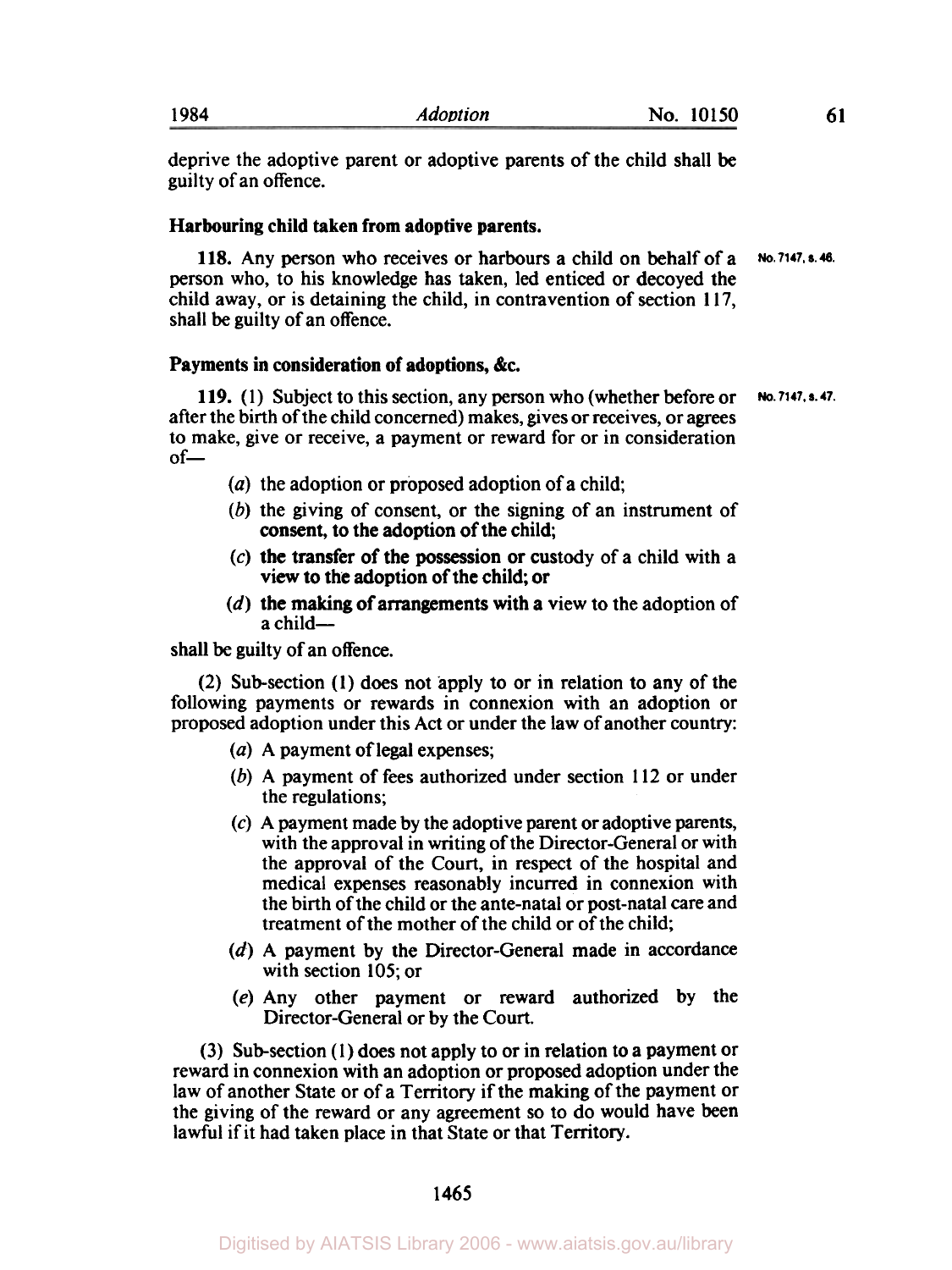#### **Restrictions on advertising.**

- **120.** (1) Subject to this section, any person who publishes, or causes to be published, in a newspaper or periodical, or by means of broadcasting, television or public exhibition, any advertisement, news item, or other matter indicating (whether or not in relation to a particular child, born or unborn) that-**No. 7147, S. 48.** 
	- *(a)* a parent or guardian of a child wishes to have the child adopted;
	- (b) a person wishes to adopt a child; or
	- (c) a person is willing to make arrangements with a view to the adoption of a child-

shall be guilty of an offence.

(2) Subsection **(1)** shall not apply in relation to an advertisement or other matter that has been approved by the Director-General or by the principal officer of an approved agency.

#### **Restriction on publication of identity of parties.**

- **121.** (1) Subject to this section, any person who at any time publishes, or causes to be published, in a newspaper or periodical, or by means of broadcasting or television, in relation to a consent given or dispensed with or an application made under this Act or under a law of another State or of a Territory for the adoption of a child or the proceedings on such an application, the name of an applicant, the child, or the father or mother or a guardian of the child, of any matter reasonably likely to enable any of those persons **to** be identified shall be guilty of an offence. **No. 7147. S. 49.** 
	- (2) This section does not apply to the publication of matter-
		- (*a*) with the authority of the Court-
			- (i) to which an application for an adoption order was made; **or**
			- (ii) to which application under sub-section  $(3)$  is made;
		- (b) by a person who has obtained that information under Part VI.; or
		- (c) that relates to the name of a parent (other than an adoptive parent) of the child where, in accordance with the adoption order, the name of that parent is shown on the birth certificate of the child issued after the order is made.

(3) **A** person may make application to the Court for authority to publish matter to which sub-section (1) applies where-

- *(a)* the adopted person to whose adoption the matter relates has attained the age of eighteen years; and
- (b) the applicant is a relative of the adopted person.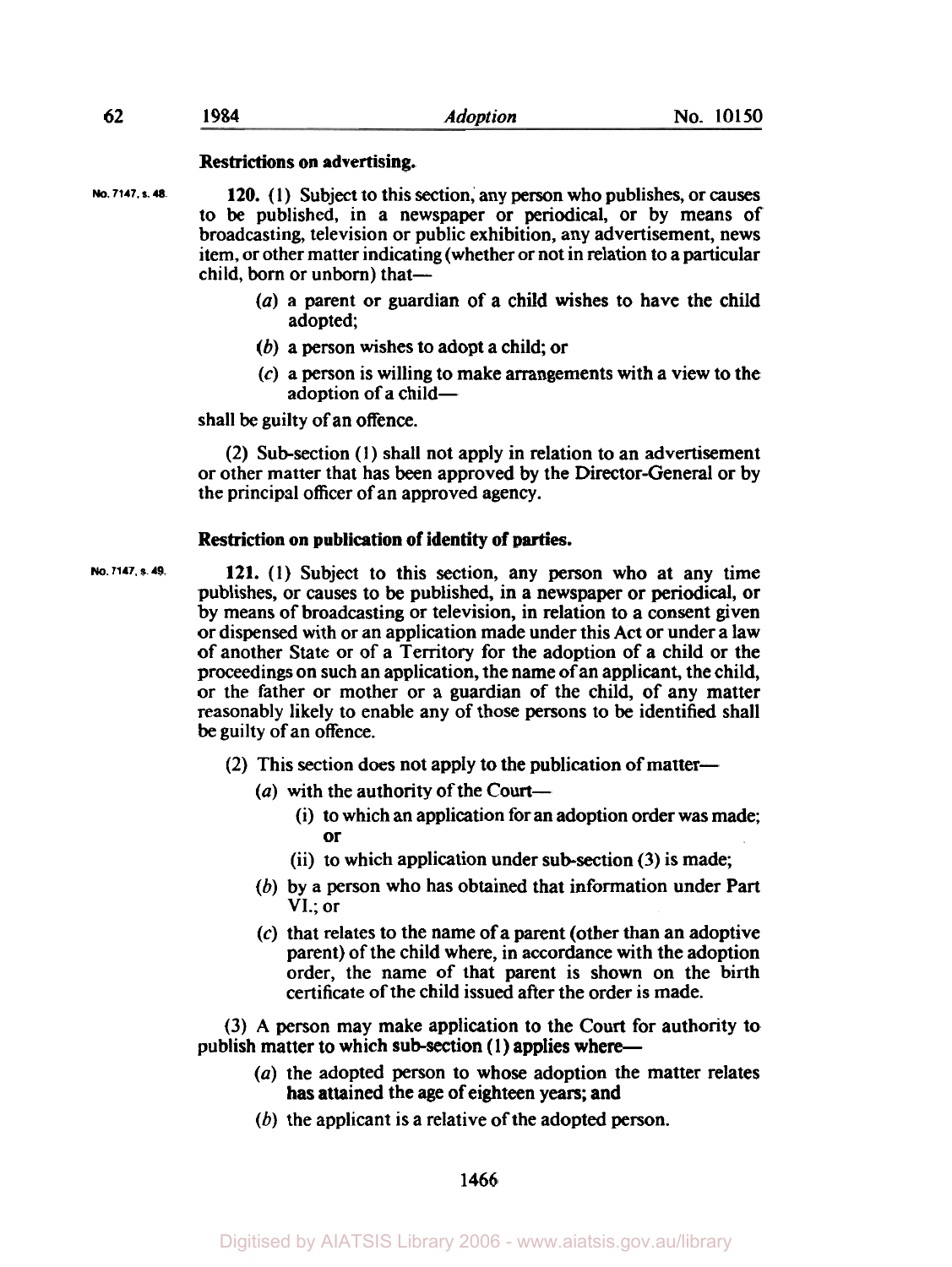## **Penalty for making unauthorized arrangements.**

**122.** (1) Any person who, without being authorized in writing for the purpose by the Director-General or the principal **officer** of an approved agency-**No. 7147. s. 50.** 

- *(a)* transfers or causes to be transferred the possession, custody or control of a child to some other person or persons with a view to the adoption of the child by such person or persons; **or**
- *(b)* receives possession, custody or control of a child with a view to adopting the child-

shall be guilty of an offence.

(2) The provisions of subsection (1) do not apply to any arrangements made by or on behalf of a parent, guardian or relative of a child for the adoption of the child by a spouse of a parent of the child or by a relative, or a relative and the spouse of the relative, of the child.

#### **Agency, &c., to comply with request for information.**

**123. (1)** Where the Director-General requests an approved agency or other body or a person to give information to the Director-General or to another person under this Part, the approved agency, other body or person shall comply with the request so far as it or the person is able to do so.

(2) Where an approved agency, other body or person has information to which a request made to the agency, body or person under sub-section (1) relates, the agency, body or person shall comply with the request within the prescribed period after the request is made.

Penalty: 10 penalty units.

## **False statements.**

**124.** Any person who, whether orally or in writing, wilfully makes a false statement for the purposes of or in connexion with a proposed adoption or any other matter under this Act shall be guilty of an offence. **No. 7147, s. 51.** 

#### **Personation.**

**125.** Any person who personates or falsely represents himself to be a person whose consent to the adoption of a child is required by this Act or by the law of another State or of a Territory shall be guilty of an offence. **No. 7147. s. 52.** 

### **Presenting forged consent, &c.**

**126.** Any person who presents, or causes to be presented, to the Court in connexion with an application for an order for the adoption of a child under this Act a document purporting to be an instrument of **No. 7147, s. 53.**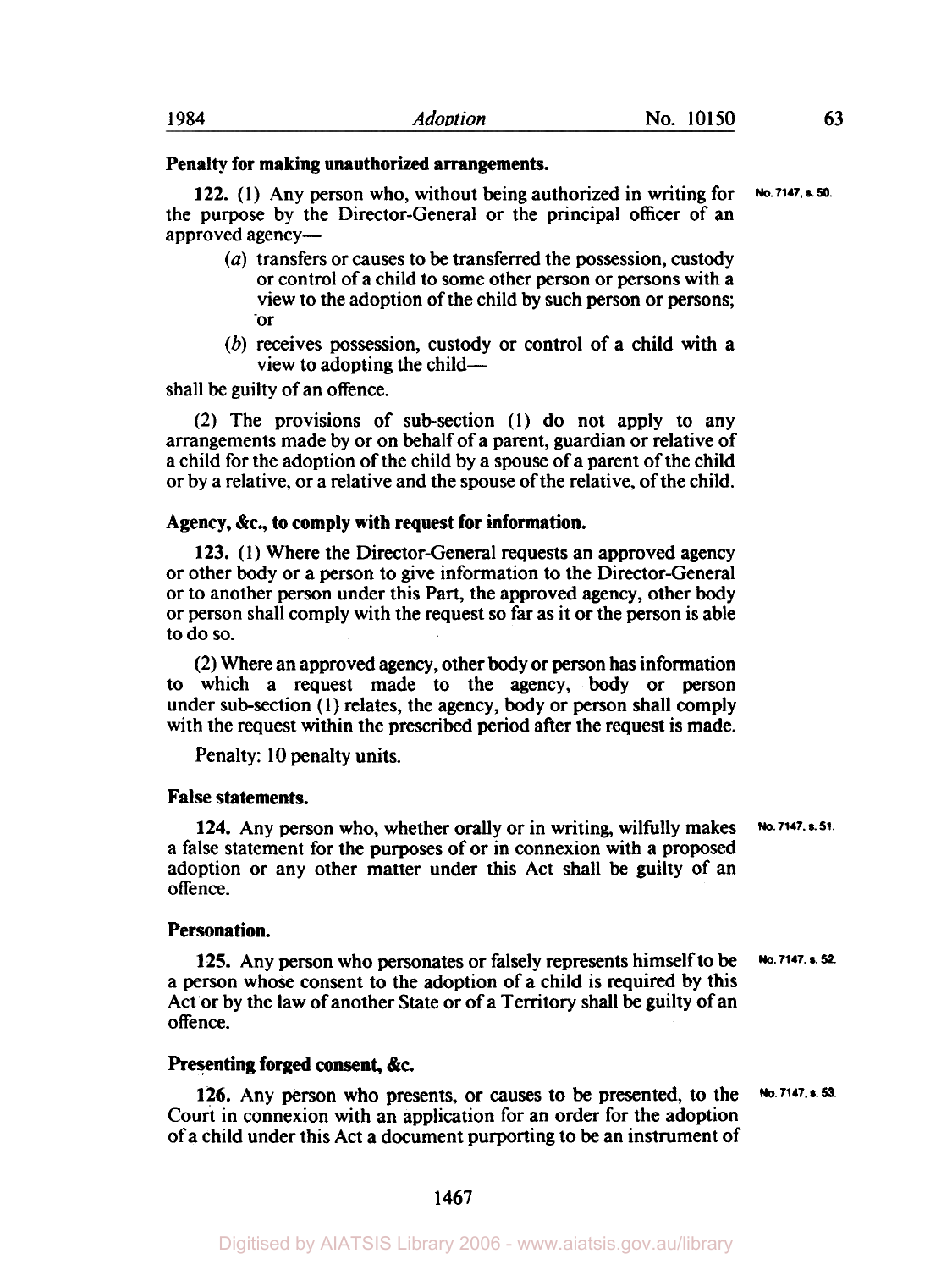consent to the adoption signed by a person whose consent to the adoption is required by this Act knowing—

- *(a)* that the signature is or was forged or obtained by fraud or duress; or
- *(b)* that the instrument has been altered after it has been signed (otherwise than by the person signing it)— $-$

shall by guilty of an offence.

#### **Improperly witnessing consent to adoption.**

**No. 7147. s. 54. 127.** A person shall not subscribe a name as a witness to the signature of a person to an instrument of consent to the adoption of a child (whether under this Act or under the law of another State or of a Territory) except in accordance with Division 3 of Part **II.** 

#### **Penalty.**

**128.** Any person guilty of an offence against this Part for which no penalty is expressly provided shall be liable to a penalty of not more than **25** penalty units or to imprisonment for a term of not more than six months. **No. 7147. S.** *56.* 

# **Authority to prosecute.**

**129.** Proceedings for an offence against this Act or against the regulations shall not be commenced except by, or with the written consent of, the Director of Public Prosecutions. **No. 7147. S. 56.** 

## **Division 3-Regulations**

#### **Regulations.**

**No. 7147. s.67.** 

**130.** The Governor in Council may make regulations prescribing all matters which by this Act are authorized or required to be prescribed for the purposes of this Act and, in particular, making provision for or in relation to-

- *(a)* matters of practice or procedure in or in connexion with consents to be used for the purposes of this Act;
- *(b)* the forms to be used for the purposes of this Act;
- (c) requirements to be observed and facilities **to** be provided in relation to the making of arrangements with a view to the adoption of children;
- (d) the qualifications and experience of persons engaged in making arrangements with a view to the adoption of children and standards and procedures to be observed in providing any service to the public in relation thereto;
- **(e)** notifying any change in the address or in the management or control of approved agencies and making returns in relation to the conduct of the business of approved agencies;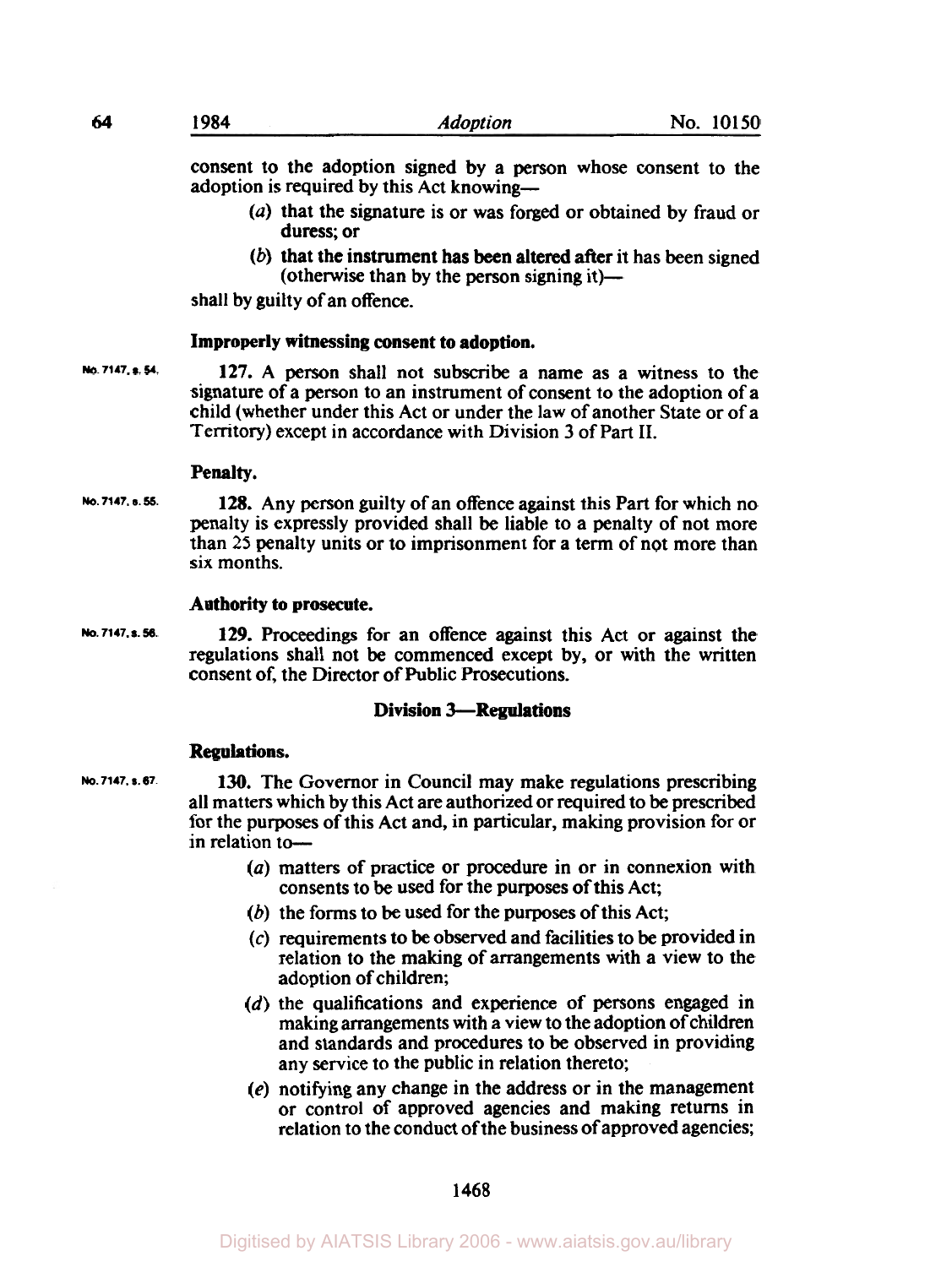- $(f)$  factors to be considered in the placement of children for the purposes of adoption under this Act;
- *(g)* the keeping of registers by the Director-General or the principal officer of an approved agency of persons approved by the Director-General or principal officer as fit and proper persons to adopt children;
- *(h)* fees to be paid to the Director-General or to the principal officer of an approved agency by persons who apply for the inclusion of their names on a list of persons seeking approval for inclusion of their names in a register kept under regulations made under paragraph  $(g)$ ;
- *(i)* fees to be paid by an applicant or applicants for any application under this Act to the Director-General or to an approved agency to cover administrative and other expenses in any case where the Director-General or principal officer prepares documents or provides copies of documents relating to the application on behalf of the applicant or applicants;
- *(j)* fees to be paid for applications under Part VI. or for information given to an applicant under that Part;
- *(k)* exempting persons included in particular classes of persons from liability to pay all or any fees prescribed under  $\text{pargraph } (h)$ ,  $(i)$  or  $(j)$ ;
- *(I)* the making of appeals against a decision of the Director-General or the principal officer of an approved agency-
	- (i) refusing to approve a person as a fit and proper person to adopt a child;
	- (ii) deferring the making of a decision to refuse or approve a person as a fit and proper person to adopt a child; or
	- (iii) revoking the approval of a person **as** a fit and proper person to adopt a child;
- *(m)* appointing an Adoption Appeals Committee consisting of a legal practitioner experienced in family law and three other persons who are experienced in child or family welfare to hear and determine appeals against matters to which regulations made under paragraph *(I)* refer, prescribing the practice and procedure of the Committee and conferring on the Committee-
	- (i) power to direct the Director-General or the principal officer of an approved agency to reconsider the decision in respect of which an appeal is made in the light of specified factors; and
	- (ii) incidental **or** ancillary powers; and
- the regulations. *(n)* penalties, not exceeding **5** penalty units, for offences against